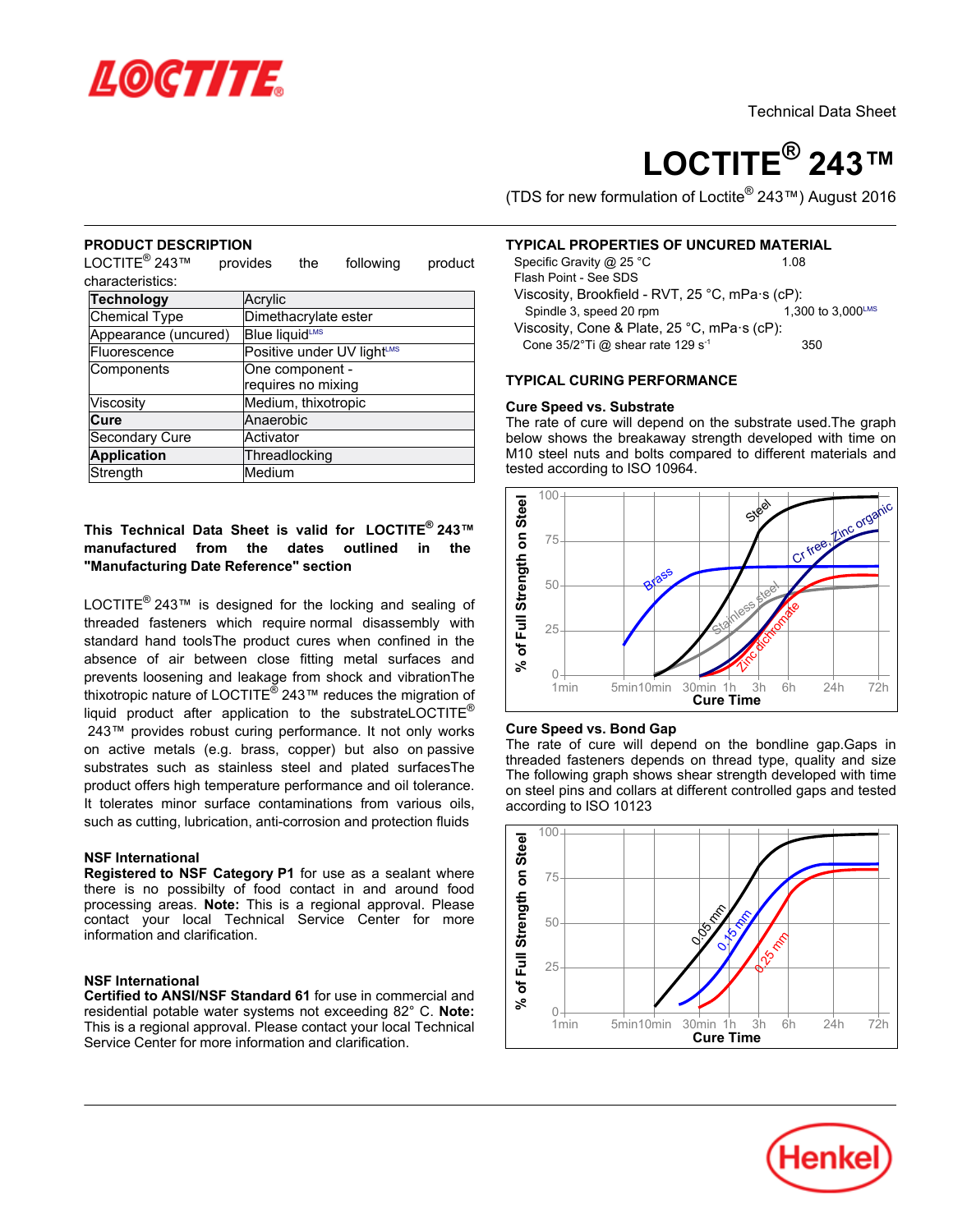# **Cure Speed vs. Temperature**

oure opeed vs. remperature<br>The rate of cure will depend on the temperatureThe graph below shows the breakaway strength developed with time at different temperatures on M10 steel nuts and bolts and tested amerent temperatures t<br>according to ISO 10964



## **Cure Speed vs. Activator**

Where cure speed is unacceptably long, or large gaps are present, applying activator to the surface will improve cure present, applying activator to the sanace will improve care<br>speedThe graph below shows the breakaway strength developed with time on M10 zinc dichromate steel nuts and bolts using Activator 7471™, 7649™, 7088™ and 7091™ and bolts doing? tellvator? +// 1, 1, 1<br>tested according to ISO 10964



### **TYPICAL PERFORMANCE OF CURED MATERIAL Adhesive Properties**

Cured for 24 hours @ 22 °C

Breakaway Torque, ISO 10964, Unseated: M10 black oxide bolts and mild ntenen<br>N·m 26

| M10 black oxide bolts and mild              |  |             |     | N∙m      | 26    |
|---------------------------------------------|--|-------------|-----|----------|-------|
| steel nuts                                  |  |             |     | (lb.in.) | (230) |
| M6 black oxide                              |  | bolts       | and | N⋅m      | 3     |
| steel nuts                                  |  |             |     | (lb.in.) | (26)  |
| M <sub>16</sub> black oxide steel bolts and |  |             | N⋅m | 44       |       |
| mild steel nuts                             |  |             |     | (lb.in.) | (390) |
| 3/8 x 16 steel nuts and bolts               |  | $N \cdot m$ | 12  |          |       |
|                                             |  |             |     | (lb.in.) | (106) |

| Prevail Torque @ 180°, ISO 10964, Unseated:                                   |                                                              |                                       |  |  |
|-------------------------------------------------------------------------------|--------------------------------------------------------------|---------------------------------------|--|--|
| M10 black oxide bolts and mild<br>steel nuts                                  | $N \cdot m$<br>(lb.in.)                                      | 5<br>(40)                             |  |  |
| M6 black oxide bolts and steel nuts                                           | $N \cdot m$<br>(lb.in.)                                      | 1<br>(8)                              |  |  |
| M16 black oxide steel bolts and<br>mild steel nuts                            | $N \cdot m$<br>(lb.in.)                                      | 13<br>(115)                           |  |  |
| 3/8 x 16 steel nuts and bolts                                                 | $N \cdot m$<br>(lb.in.)                                      | 3<br>(26)                             |  |  |
| Breakloose Torque, ISO 10964, Pre-torqued to 5 N·m:                           |                                                              |                                       |  |  |
| M10 black oxide bolts and mild<br>steel nuts<br>3/8 x 16 steel nuts and bolts | $N \cdot m$<br>$(lb.in.)$ $(210)$<br>$N \cdot m$<br>(lb.in.) | 24<br>15<br>(130)                     |  |  |
| Prevail Torque @ 180°, ISO 10964, Pre-torqued to 5 N·m:                       |                                                              |                                       |  |  |
| M10 black oxide bolts and mild<br>steel nuts<br>3/8 x 16 steel nuts and bolts | $N \cdot m$<br>$(lb.in.)$ (35)<br>N⋅m<br>(lb.in.)            | 4<br>3.5<br>(30)                      |  |  |
| Compressive Shear Strength, ISO 10123:                                        |                                                              |                                       |  |  |
| Steel pins and collars                                                        | N/mm <sup>2</sup><br>(psi)                                   | $\geq$ 7.6 <sup>LMS</sup><br>(≥1,100) |  |  |

Cured for 1 week @ 22 °C

Breakloose Torque, ISO 10964, Pre-torqued to 5 N·m:

|                                                | $N \cdot m$     | 26          |
|------------------------------------------------|-----------------|-------------|
| M <sub>10</sub> zinc phosphate nuts and bolts  | (lb.in.)        | (230)       |
| M <sub>10</sub> stainless steel nuts and bolts | N⋅m<br>(lb.in.) | 17<br>(150) |

# **TYPICAL ENVIRONMENTAL RESISTANCE**

Cured for 1 week @ 22 °C

Breakloose Torque, ISO 10964, Pre-torqued to 5 N·m: M10 zinc phosphate steel nuts and bolts

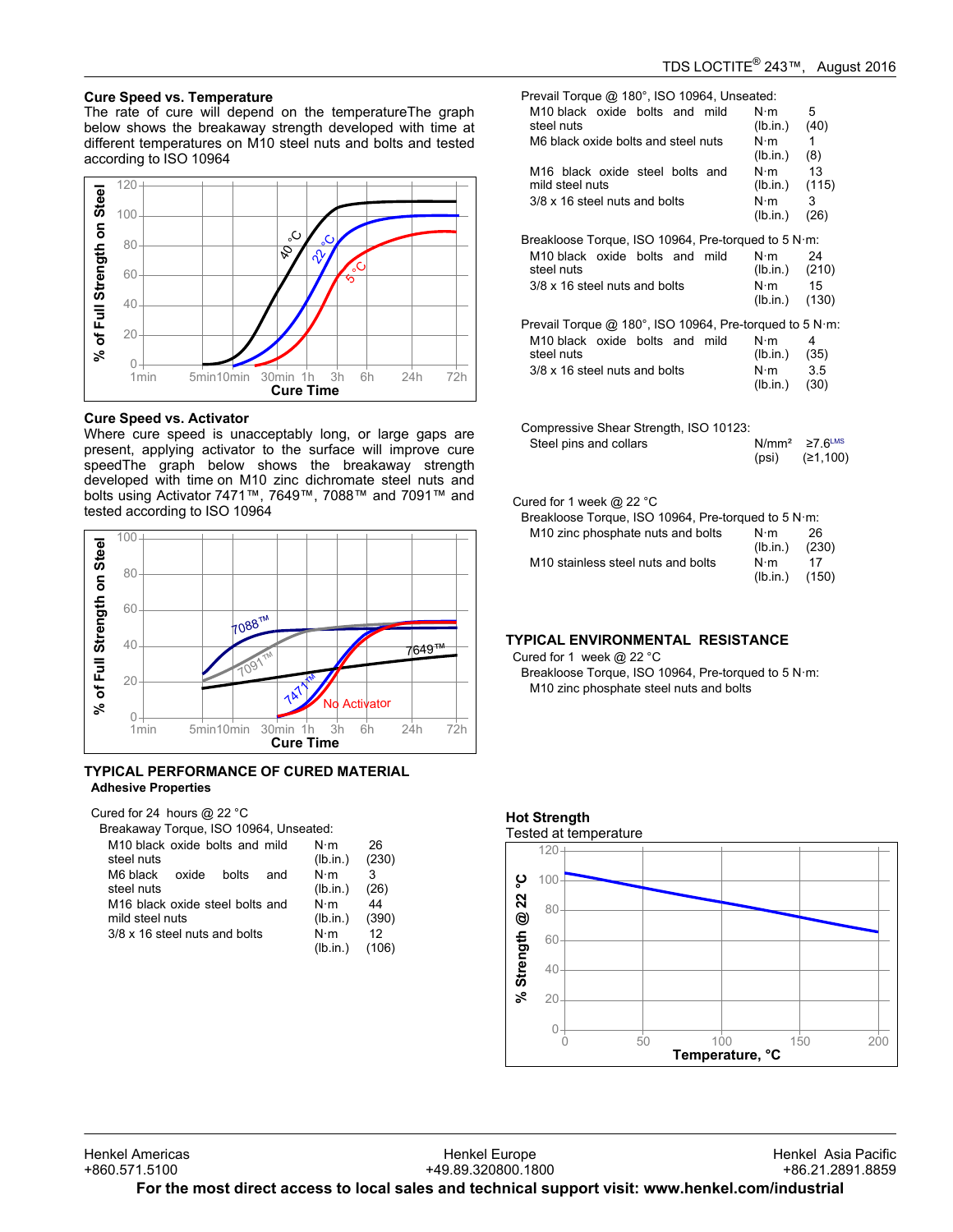# **Cold Strength**

This product has been tested to -75°C (-100 F). This product may product has been tested to  $75\%$  (100 F). This provided.

# **Heat Aging**

Aged at temperature indicated and tested @ 22 °C



# **Heat Aging/Hot Strength**

Aged under conditions indicated and tested at temperature



# **Chemical/Solvent Resistance**

Aged under conditions indicated and tested @ 22 °C.

|                    |     |       | % of initial strength |       |
|--------------------|-----|-------|-----------------------|-------|
| <b>Environment</b> | °C  | 500 h | 1000h                 | 5000h |
| Motor oil          | 125 | 110   | 115                   | 115   |
| Unleaded gasoline  | 22  | 100   | 95                    | 100   |
| <b>Brake fluid</b> | 22  | 105   | 110                   | 125   |
| Water/glycol 50/50 | 87  | 120   | 125                   | 130   |
| Acetone            | 22  | 85    | 85                    | 80    |
| Ethanol            | 22  | 95    | 90                    | 90    |
| E85 Ethanol fuel   | 22  | 95    | 100                   | 95    |
| B100 Bio-Diesel    | 22  | 110   | 110                   | 125   |
| $DEF$ (AdBlue®)    | 22  | 61    | 59                    | 70    |

Breakloose Torque, ISO 10964, Pre-torqued to 5 N·m: M10 Stainless steel nuts and bolts

|                       |    | % of initial strength |        |        |
|-----------------------|----|-----------------------|--------|--------|
| Environment           | °C | 500 h                 | 1000 h | 5000 h |
| Sodium Hydroxide, 20% | 22 | 105                   | 105    | 95     |
| Phosphoric Acid, 10%  | 22 | 110                   | 105    | 110    |

## **GENERAL INFORMATION**

**This product is not recommended for use in pure oxygen and/or oxygen rich systems and should not be selected as a sealant for chlorine or other strong oxidizing materials.**

#### **For safe handling information on this product, consult the Safety Data Sheet (SDS).**

Where aqueous washing systems are used to clean the surfaces before bonding, it is important to check for compatibility of the washing solution with the adhesive. In some cases these aqueous washes can affect the cure and performance of the adhesive.

This product is not normally recommended for use on plastics (particularly thermoplastic materials where stress cracking of the plastic could result). Users are recommended to confirm compatibility plastic codid result). Obcits are rec-<br>of the product with such substrates.

## **Directions for use:**

# **For Assembly**

- 1. For best results, clean all surfaces (external and internal) or best results, clearly all surfaces (externational in<br>with a LOCTITE® cleaning solvent and allow to dry
- 2. If the cure speed is too slow, use appropriate activator. If the cure speed is too slow, use appropriate activator.<br>Please see the Cure Speed vs. Activator graph for reference. Allow the activator to dry when needed
- 3. Shake the product thoroughly before use
- 4. To prevent the product from clogging in the nozzle, do not allow the tip to touch metal surfaces during not allow<br>application
- 5. **For Thru Holes**, apply several drops of the product onto **the bolt at the nut engagement area**<br>the bolt at the nut engagement area
- 6. **For Blind Holes**, apply several drops of the product to the lower third of the internal threads in the blind hole, or the lower time of the filtern
- 7. **For Sealing Applications**, apply a 360° bead of product to the leading Applications, apply a 300 secar of product<br>to the leading threads of the male fitting, leaving the first to the leading threads of the mate inting, leaving the first<br>thread free. Force the material into the threads to thouroughly fill the voids. For bigger threads and voids, alouroughly in the voids. For bigger threads and voids,<br>adjust product amount accordingly and apply a 360° bead of product on the female threads also
- 8. Assemble and tighten as required

# **For Disassembly**

- <sub>2</sub>. *Disassemary*<br>1. Remove with standard hand tools
- 2. In rare instances where hand tools do not work because of excessive engagement length, apply localized heat to nut or bolt to approximately 250 °C. Disassemble while hot
- 3. Apply localized heat to the assembly to approximately 250 °C. Disassemble while hot